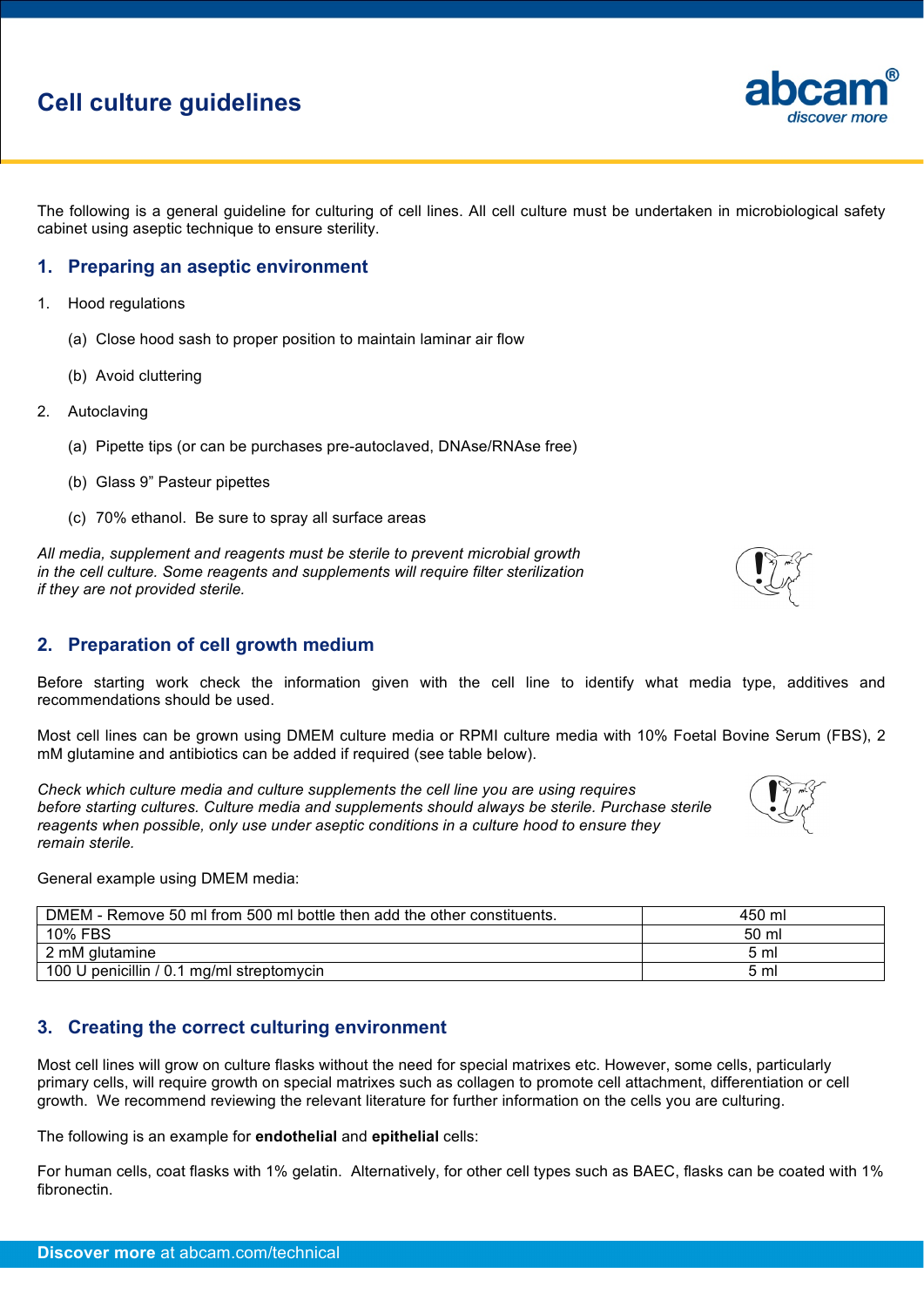- 1. Prepare 10mL of coating solution composed of 1% gelatin or 1% fibronectin by diluting with distilled water followed by filtration. This is efficient to coat about 5 flasks.
- 2. Pipette coating solution into flask. Rock back and forth to evenly distribute the bottom of the flask. Let sit in incubator for 15-30 minutes.
- 3. Completely remove coating solution by aspirating before seeding.

# **4. Checking cells**

- 1. Cells should be checked microscopically daily to ensure they are healthy and growing as expected. Attached cells should be mainly attached to the bottom of the flask, round and plump or elongated in shape and refracting light around their membrane. Suspension cells should look round and plump and refracting light around their membrane. Some suspension cells may clump. Media should be pinky orange in colour.
- 2. Discard cells if:
	- They are detaching in large numbers (attached lines) and/or look shrivelled and grainy/dark in colour.
	- They are in quiesence (do not appear to be growing at all).

# **5. Sub-culturing**

*Sub-culturing should always be done with aseptic technique in sterile conditions*

1. Split ratios can be used to ensure cells should be ready for an experiment on a particular day, or just to keep the cell culture running for future use or as a backup. Suspension cell lines often have a recommended sub-culture seeding density. Always check the guidelines for the cell line in use. Some slow growing cells may not grow if a high split ratio is used. Some fast growing cells may require a high split ratio to make sure they do not overgrow. Note that most cells must not be split more than 1:10 as the seeding density will be too low for the cells to survive.

As a general quide, from a confluent flask of cells:

- 1:2 split should be 70-80% confluent and ready for an experiment in 1 to 2 days.
- 1:5 split should be 70-80% confluent and ready for an experiment in 2 to 4 days.
- 1:10 split should be 70-80% confluent and ready for sub-culturing or plating in 4 to 6 days.

*Attached cell line* split ratios are done on volume of flask surface area:



*Suspension cell line* split ratios are done on volume of culture cell suspension:

| 100 ml cell suspension |           | 25 ml cell suspension + 75 ml fresh<br>media in 5 separate new flasks |
|------------------------|-----------|-----------------------------------------------------------------------|
|                        | Split 1:4 | 50ml cell suspension + 150 ml<br>Fresh media in 2 larger flasks       |

2. If cells are less then 70-80% confluent but you wish to subculture them on (e.g. Friday before the weekend) then they should be split at a lower split ratio in order to seed the cells at a high enough density to survive e.g. use 1:2 or 1:5 split.

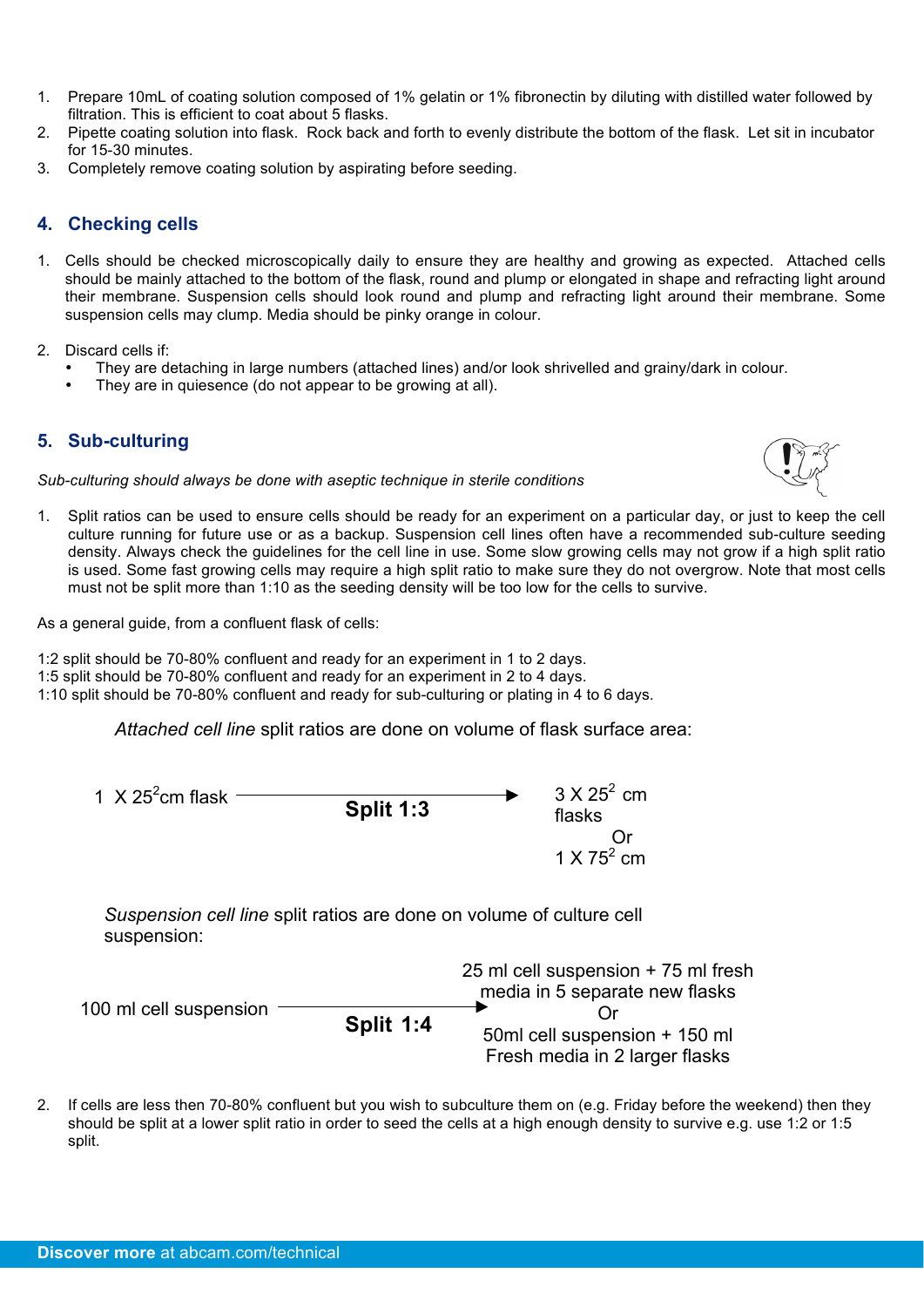# **6. Splitting**

- 1. When the cells are approximately 80% confluent (80% of surface of flask covered by cell monolayer) they should still be in the log phase of growth and will require sub-culturing. (Do not let cells become over confluent as they will start to die off and may not be recoverable).
- 2. To sub-culture, first warm the fresh culture medium at 37°C water bath or incubator for at least 30 minutes. Then carry out one of the appropriate following procedures:
- 3. Make sure flasks are labelled with the cell line, passage number, split ratio, date, operator initials and the vial number of the cells. Place flask(s) straight into  $37^{\circ}$ C CO<sub>2</sub> incubator. Write down the details of the sub-culturing in the culture record log sheet. There should be a separate log sheet for each vial of cells resuscitated and in use.

# **7. Sub-culturing loosely attached cell lines requiring cell scraping for sub-culture**

- 1. When ready, carefully pour off media from flask of the required cells into waste pot (containing approximately 100ml of 10% sodium hypochlorite) taking care not to increase contamination risk with any drips.
- 2. Replace this immediately by carefully pouring an equal volume of pre-warmed fresh culture media into the flask.
- 3. Using cell scraper, gently scrape the cells off the bottom of the flask into the media. Check all the cells have come off by inspecting the base of the flask before moving on.
- 4. Take out required amount of cell suspension for required split ratio using a serological pipette. e.g. for 1:2 split from 100 ml take 50 ml into a new flask 1:5 split from 100 ml take 20 ml into a new flask 1:10 split from 100 ml take 10 ml into a new flask
- 5. Top the new flasks up to required volume (taking into account split ratio) with pre-warmed fresh culture media. e.g. in 25 cm $^2$  flask approx 5-10 ml 75 cm<sup>2</sup> flask approx 10-30 ml 175  $cm<sup>2</sup>$  flask approx 40-150 ml

# **8. Sub-culturing attached cell lines requiring trypsin**

Note: not all cells will require trypsinization, and to some cells it can be toxic. It can also induce temporary internalization of some membrane proteins, which should be taken into consideration when planning experiments. Other methods such as gentle cell scraping, or using very mild detergent can often be used as a substitute in these circumstances.

- 1. When ready, carefully pour off media from flask of the required cells into waste pot (containing approximately 100 ml 10% sodium hypochlorite) taking care not to increase contamination risk with any drips.
- 2. Using aseptic technique, pour/pipette enough sterile PBS into the flask to give cells a wash and get rid of any FBS in the residual culture media. Tip flask gently a few times to rinse the cells and carefully pour/pipette the PBS back out into waste pot.

This may be repeated another one or two times if necessary (some cell lines take a long time to trypsinize and these will need more washes to get rid of any residual FBS to help trypsinization).

- 3. Using pipette, add enough trypsin EDTA to cover the cells at the bottom of the flask. e.g. in 25  $\text{cm}^2$  flask approx 1 ml  $75 \text{ cm}^2$  flask approx 5 ml 175 cm<sup>2</sup> flask approx 10 ml
- 4. Roll flask gently to ensure trypsin contact with all cells. Place flask in 37°C incubator. Different cell lines require different trypsinization times. To avoid over-trypsinization which can severely damage the cells, it is essential to check them every few minutes.
- 5. As soon as cells have detached (the flask may require a few gentle taps) add some culture media to the flask (the FBS in this will inactivate the trypsin).